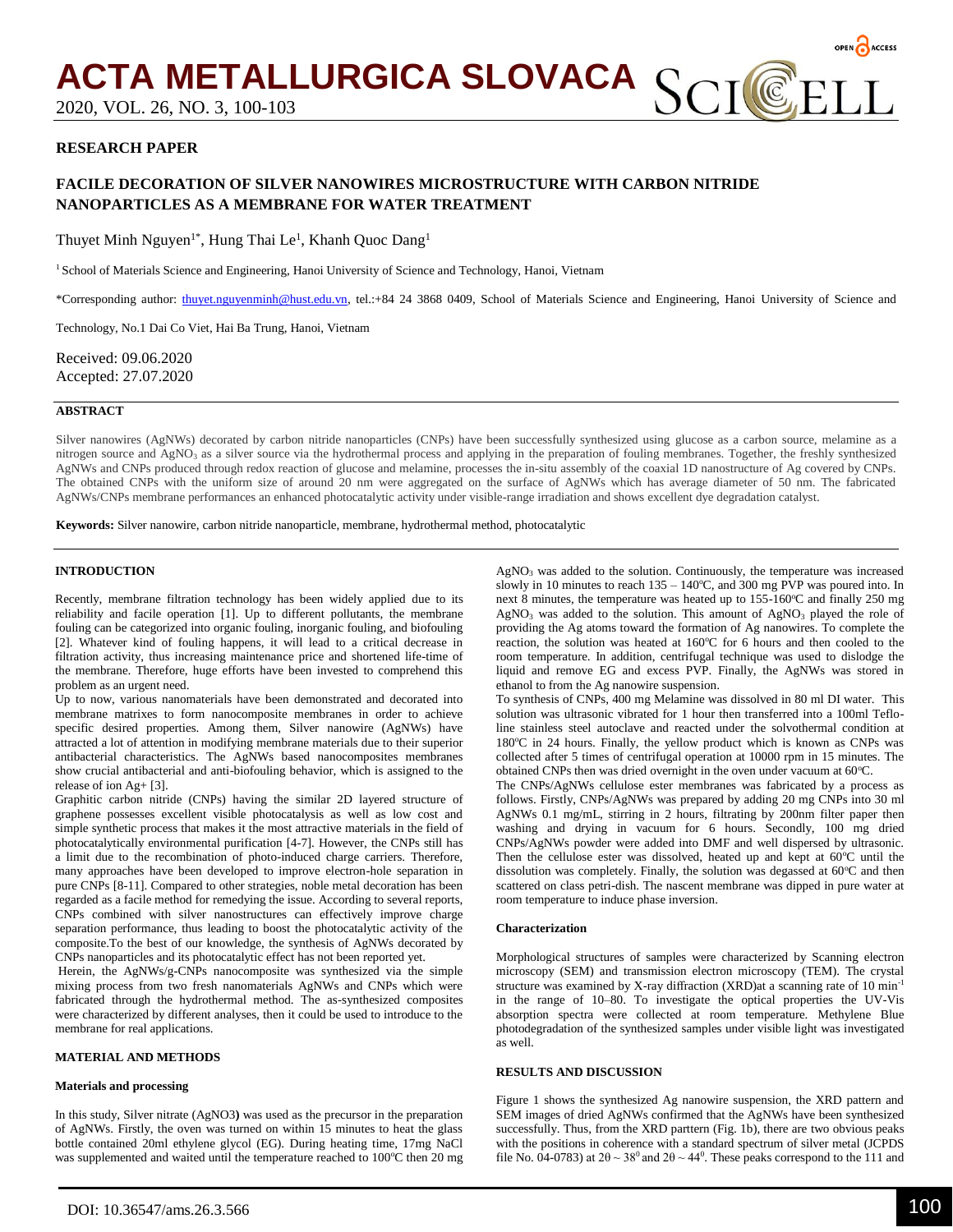200 reflections, respectively, of the silver cubic lattice indicating that the AgNWs were obtained in a crystalline form [\[12-14\]](#page-2-5). The morphology of the synthesized nanowires was observed by the scanning electron microscope, the results are presented in Figs 1c and d. These SEM images indicate that the prepared AgNWs sample consisted of uniform wires of solid form with smooth surface and have an average diameter and an average length of 50 nm and 30 µm, respectively that could be estimated from the insert images in Fig 1.



**Fig. 1** (a) Ag nanowire in ethanol solvent. (b) XRD pattern of Ag nanowire. (c), (d), SEM images of Ag nanowires

In this work, melamine was used as the initial material for the synthesis of CNPs via the hydrothermal process which was mentioned in the early part of this paper. The prepared powder has yellow color as being seen in Fig. 2a and Fig. 2b. The morphology of the powders was probed by SEM and shown in Fig. 2c and Fig. 2d. The results indicate that the fabricated CNPs are uniform with the nearspherical shape and an average particle size of about 20 nm.

The CNPs/AgNWs nanocomposites was synthesized in the decoration procedure, CNPs powder was added into the AgNWs solution and stirred for 2h. Finally, the CNPs/AgNWs composite was achieved by filtration, washing, and drying. The morphology of the obtained CNPs/AgNWs sample was observed by SEM and presented in figure 3a. The result indicates that the nanocomposites were successfully synthesized with a large amount of the CNPs decorated firmly on the surface of the AgNWs. This would be beneficial for the transfer of the electrons to the surface, improving the electron-hole separation and boost the photocatalytic activity of the composite [7, 8].



**Fig. 2** (a), (b) The as-synthesized CNPs powder, and (c), (d) their SEM images

The as-fabricated CNPs/AgNWs nanocomposites then was used to prepare CNPs/AgNWs cellulose ester membranes by using the wet phase inversion process [\[15\]](#page-2-6). In that process, CNPs/AgNWs composite was dispersed in polymer matrix. Fig. 3b shows that the dispersion is uniformly. Fig. 3c shows the real image of the prepared CNPs/AgNWs cellulose ester membrane scattered on a class petri-dish.



**Fig. 3** SEM images of (a) the AgNWs decorated by CNPs and (b) The distribution of CNPs/AgNWs in polymer matrix and (c) the CNPs/AgNWs cellulose ester membrane

To study the optical properties, the UV-Vis absorption spectra of the samples were collected at room temperature and the results are presented in the figure 4. In case of the synthesized AgNWs sample, we have to note that the UV-Vis absorption goes along with the length direction (known as longitudinal plasma band) and along with the width direction to be called transverse plasma band [\[16,](#page-2-7) [17\]](#page-2-8). Figure 4 shows the UV-Vis spectra of the prepared AgNWs with a standard ultraviolet-visible absorption of pure silver nanowires, indicating the typical characteristic of AgNWs related to the localized surface plasmon resonances [\[18,](#page-2-9) [19\]](#page-2-10). Indeed, the presence of a small absorption peak at 350 nm which is similar to the bulk silver could be attributed to the plasmon response of long silver nanowires, whereas the maximum peak at about 380 nm maybe attributed to the transverse plasmon mode of silver nanowires. However, a peak at 410 nm corresponding to silver nanoparticles did not show up in the spectrum. In case of the CNPs the absorbance curve exposes an absorption edge at around 460 nm, corresponding to a bandgap of 2.270 eV that has been confirmed from other previous studies [\[4,](#page-2-3) [8,](#page-2-4) [20\]](#page-3-0). The result also shows that the absorption edge of the as-synthesized CNPs/AgNWs exposes a slight shift to 480 nm. Moreover, the light absorption ability of the CNPs/AgNWs is much higher in comparison with the CNPs. In addition, the composite also exhibits a wider range absorption to visible range compared with CNPs, indicating that the open of band gap of the composite which may result from charges transfer from the AgNWs to the CNPs. It is the fact that the wider light absorption range and stronger absorption ability can benefit the photoactivity significantly.



**Fig. 4** UV-Vis absorption spectra of the synthesized AgNWs, CNPs and CNPs/AgNWs samples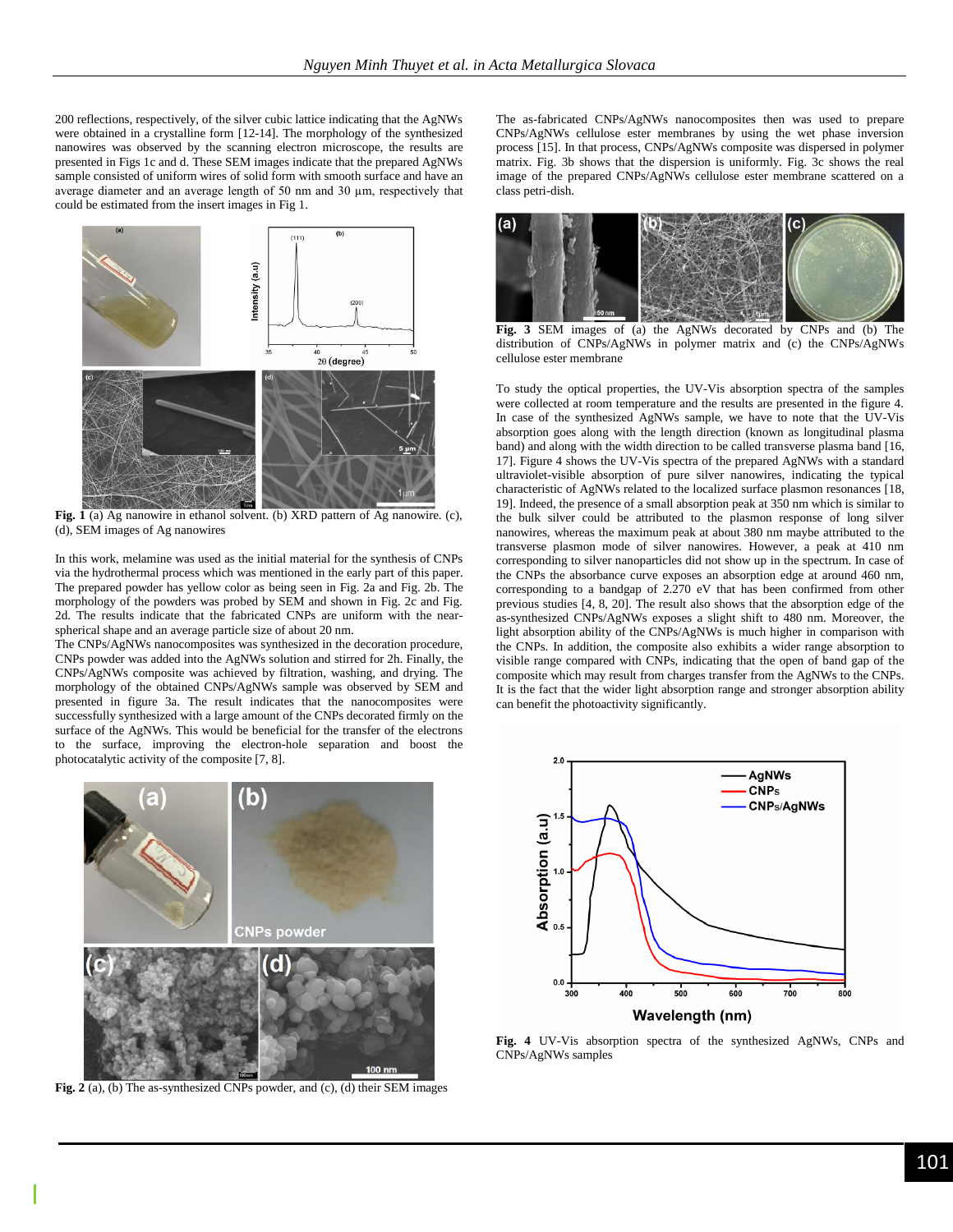In order to examine the photocatalytic activity of the synthesized materials and the performance of the membrane, the photodecomposition rate of methylene blue (MB) under visible light irradiation was conducted (Fig. 5). In experiment procedure, the feed stream of MB (100 ppm) is pumped to the coated side of the photocatalytic membrane and flows in parallel with the surface of the membrane. The permeate flow moves through the membrane in a direction perpendicular to the membrane surface while the solar-simulator was placed on top as the light source (Xenon lamp with 400 nm cut-off filter, 500W). The permeate flow was recycled back to the feed tank during the operation. The nanofiltration performance was evaluated after employing the membranes into photocatalytic filtration for different times.



**Fig. 5** The photodecomposition rate of methylene blue (MB) under visible light irradiation analysis

Figure 6 illustrates the relation between MB normalized concentration (C/C0) and reaction time of AgNWs, CNPs, and CNPs/AgNWs composite, respectively. The AgNW exhibits a very low catalytic activity with 7% of MB decomposed after 100 mins. In contrast, CNPs shows a higher photocatalytic efficiency with approximately 65 % of degraded dye. Interestingly, by combing CNPs and AgNWs, only 10 % of MB remains in the solution, indicating that visible-light MB degradation is significantly enhanced due to the decoration of CNPs on the surface of AgNWs that reduces the penetration of light into the photocatalyst and generates larger amount of photon adsorbed on the catalyst surface [\[8\]](#page-2-4). In addition, it could be attributed that the plasmon effect of AgNWs [\[21\]](#page-3-1) can enhance electron ejection to CNPs, thus leading to improve photocatalyst efficiency. However, due to the lack of active sites AgNW shows a very poor activity. These results demonstrate that the hybrid materials CNPs/AgNWs is an appropriate material for the best performance with the dye degraded time of 100 min. It also indicates the high performance of membrane in water treatment.



**Fig. 6** Methylene blue dyes decomposition of various samples under visible light  $(> 400$  nm)

#### **CONCLUSION**

Slive nanowires (AgNWs), carbon nitride nanoparticles (CNPs), a hybrid AgNWs/CNPs composite, and the CNPs/AgNWs membrane were successfully fabricated via a simple route. The characteristics of the as-synthesized materials were systematically studied.

The synthesized AgNWs show the high quality of crystalline structure with an average diameter of 50 nm and an average length of 30 µm. The obtained CNPs powder has a yellow color and are uniform with the near-spherical shape and the average diameter of about 20 nm. The SEM pictures illustrated that the CNPs/AgNWs nanocomposites consisted of a large amount of the CNP nanoparticles decorated firmly on the surface of the AgNWs. This hybrid material not only exposed the wider light absorption range and stronger absorption ability but also exhibited the best performance with the dye degraded time of 100 mins in compare to the individual components. The results indicate that the CNPs/AgNWs composite could be a promising material for the excellent membrane fouling application.

**Acknowledgments:** This research is funded by the Hanoi University of Science and Technology (HUST) under project number **T2018-TĐ-007**

#### **REFERENCES**

- <span id="page-2-0"></span>1. W. Guo, H.-H. Ngo, J. Li: Bioresource Technology, 122, 2012, 27-34. https://doi.org/10.1016/j.biortech.2012.04.089
- <span id="page-2-1"></span>2. T. Nguyen, F.A. Roddick, L. Fan: Membranes, 2(4), 2012, 804-840. https://doi.org/10.3390/membranes2040804
- <span id="page-2-2"></span>3. X. Zhao, Y. Chen, H. Xuan, C. He: New Journal of Chemistry, 40(1), 2016, 441-446. https://doi.org/10.1039/C5NJ02030A
- <span id="page-2-3"></span>4. G. Mamba, A.K. Mishra: Applied Catalysis B: Environmental, 198, 2016, 347-377. https://doi.org/10.1016/j.apcatb.2016.05.052
- 5. C. Zhang et al.: Chemosphere, 214, 2019, 462-479. https://doi.org/10.1016/j.chemosphere.2018.09.137
- 6. J. Zhu, P. Xiao, H. Li, S.A.C. Carabineiro: ACS Applied Materials & Interfaces, 6(19), 2014, 16449-16465. https://doi.org/10.1021/am502925j
- 7. L. Wang, C. Wang, X. Hu, H. Xue, H. Pang: Chem Asian J, 11(23), 2016, 3305-3328. https://doi.org/10.1002/asia.201601178
- <span id="page-2-4"></span>8. C. Li, Z. Sun, L. Liu, W. Huang, S. Zheng: RSC Advances, 6(93), 2016, 91002-91011. https://doi.org/10.1039/C6RA17906A
- 9. B. Lin; et al.: Applied Surface Science, 357, 2015, 346-355. https://doi.org/10.1016/j.apsusc.2015.09.041
- 10. Y. Liao, S. Zhu, Z. Chen, X. Lou, D. Zhang: Physical Chemistry Chemical Physics, 17(41), 2015, 27826-27832. https://doi.org/10.1039/C5CP05186J
- 11. S. Bellamkonda, R. Shanmugam, R.R. Gangavarapu: Journal of Materials Chemistry A, 7(8), 2019, 3757-3771. https://doi.org/10.1039/C8TA10580D
- <span id="page-2-5"></span>12. Z. Cheng, L. Liu, S. Xu, M. Lu, X. Wang: Scientific Reports, 5(1), 2015, 10718. https://doi.org/10.1038/srep10718
- 13. B. Bari; et al.: Journal of Materials Chemistry A, 4(29), 2016, 11365-11371. https://doi.org/10.1039/C6TA03308C
- 14. G. Malandrino, S.T. Finocchiaro, I.L. Fragalà: Journal of Materials Chemistry, 14(18), 2004, 2726-2728. https://doi.org/10.1039/B408981B
- <span id="page-2-6"></span>15. J.M. Gohil, R.R. Choudhury: Chapter 2 - Introduction to Nanostructured and Nano-enhanced Polymeric Membranes: Preparation, Function, and Application for Water Purification. In.: *Nanoscale Materials in Water Purification*, edited by S. Thomas, D. Pasquini, S.-Y. Leu, D. A. Gopakmar, Elsevier, p. 25-57, https://doi.org/10.1016/B978-0-12-813926-4.00038-0
- <span id="page-2-7"></span>16. B. Liu; et al.: Nanoscale Research Letters, 12(1), 2017, 212. https://doi.org/10.1186/s11671-017-1963-6
- <span id="page-2-8"></span>17. D. Rossouw, G.A. Botton: Physical Review Letters, 110(6), 2013, 066801. https://doi.org/10.1103/PhysRevLett.110.066801
- <span id="page-2-9"></span>18. M. Rothe; et al.: Scientific Reports, 9(1), 2019, 3859. https://doi.org/10.1038/s41598-019-40380-5
- <span id="page-2-10"></span>19. K. Guo; et al.: Journal of Materials Chemistry A, 1(24), 2013, 7229-7234. <https://doi.org/10.1039/C3TA10495H>